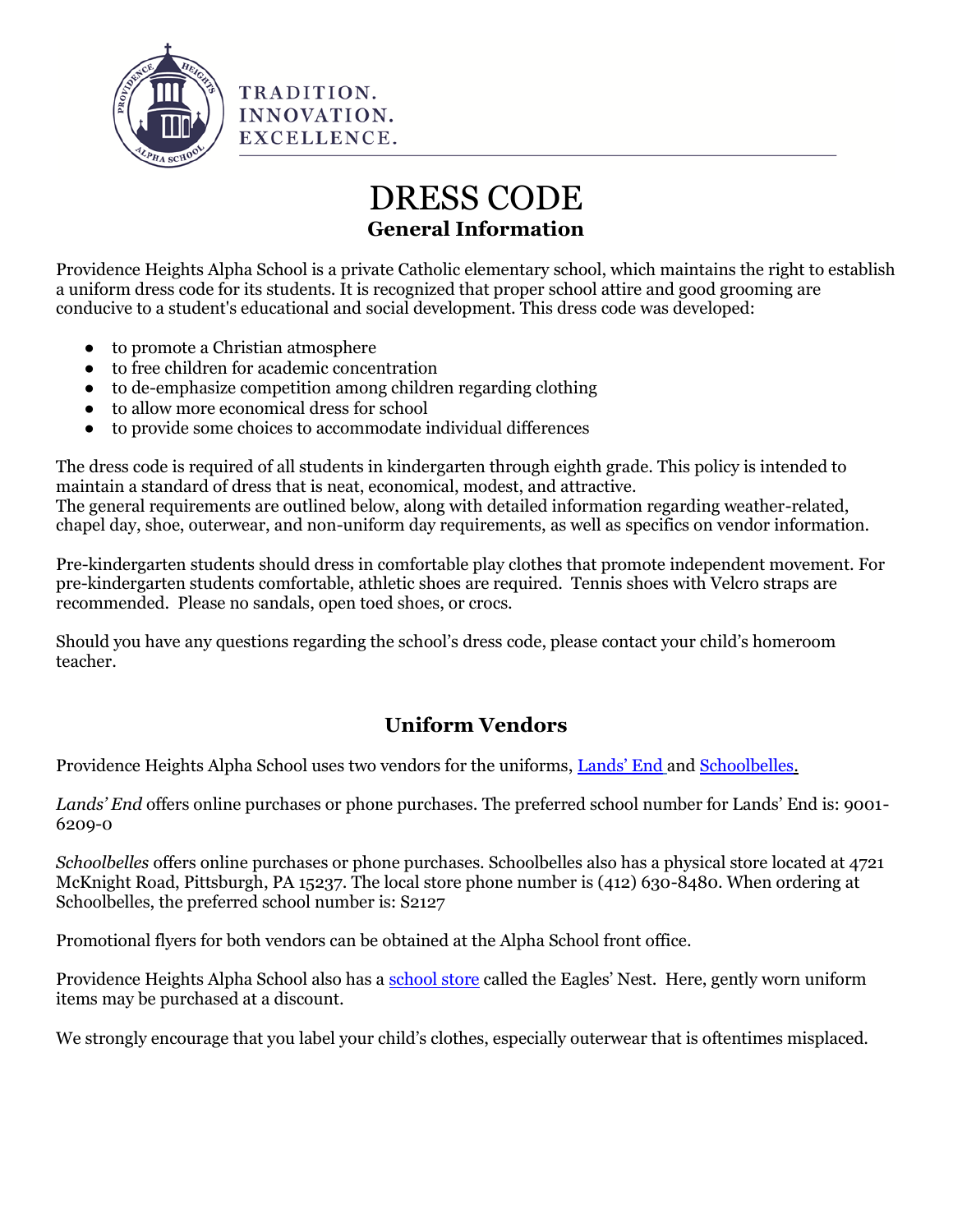### **Dress Code Requirements: Boys, Grades K-8**

| <b>Tops</b>                                                                 | <b>Colors</b>                       | Combinations of                    |
|-----------------------------------------------------------------------------|-------------------------------------|------------------------------------|
| Oxford shirt with Alpha logo -                                              | White                               | uniform clothing are               |
| short or long sleeves                                                       |                                     | as follows:                        |
| Polo style knit shirt with Alpha logo -                                     | White or Navy                       |                                    |
| short or long sleeves                                                       |                                     | • Navy pants/shorts                |
| <b>Bottoms</b>                                                              | <b>Colors</b>                       | with a white shirt                 |
| Pants                                                                       | Navy or khaki                       | or polo only                       |
| Shorts (Aug-Oct 31 & April 1-June)                                          | Navy or khaki                       | • Khaki pants/shorts               |
| <b>Accessories</b>                                                          | <b>Colors</b>                       | with white or navy                 |
| Mass tie - REQUIRED on Mass days                                            | Navy, Alpha plaid, or green & navy  | shirt or polo                      |
|                                                                             | stripe                              |                                    |
| Belt - optional                                                             | Solid navy, black, or brown         |                                    |
| <b>Shoes/Socks</b>                                                          | <b>Colors</b>                       |                                    |
| Non-athletic "looking" - low cut dress,                                     | Solid navy, black, brown, white, or |                                    |
| casual leather, or canvas. NO                                               | neutral                             |                                    |
| Converse.                                                                   |                                     |                                    |
| Socks – knee-high, crew, or ankle                                           | Solid navy, black, brown, white, or |                                    |
| (Must be worn with all shoe types)                                          | neutral                             |                                    |
| Boots (Nov $1 - Mar$ 31)                                                    | Solid navy, black, brown, white, or | <b>Chapel Day</b>                  |
|                                                                             | neutral                             | <b>Requirements</b>                |
| <b>Gym Uniform</b>                                                          | <b>Colors</b>                       |                                    |
| Gym shirt with Alpha logo<br>(for gym days only)                            | Gray                                | Oxford white shirt                 |
| Gym shorts with Alpha logo                                                  | Navy                                | with the Alpha logo                |
| (for gym days only Aug-Oct 31 & April                                       |                                     | Mass tie to be worn                |
| $1-June)$                                                                   |                                     | all day                            |
| Gym sweatpants with Alpha logo                                              | Navy                                | No outerwear may<br>be worn in the |
| (for gym days only)                                                         |                                     | chapel                             |
| Athletic shoes/socks (for gym days only)                                    | Any color                           |                                    |
| <b>Outerwear</b>                                                            |                                     |                                    |
| Various items available. If worn in the building                            |                                     |                                    |
| Must be embroidered with Alpha School logo                                  |                                     |                                    |
| Must be purchased through Lands End or Schoolbelles                         |                                     |                                    |
| No Spirit outerwear is permitted to be worn in the classroom unless it is a |                                     |                                    |
| specified dress down Spirit Day                                             |                                     |                                    |

# **General Dress Code Requirements: Boys, Grades K-8**

- **Shirts are to be tucked in and worn neatly.** (Untucked shirts will be a dress code violation)
- Pants, shorts, and sweatpants are to be worn at the natural waistline or slightly below. Clothing may not be rolled at the waist line or worn below the hip line.
- Socks are required and no show socks are not permitted.
- Spirit wear, athletic coats, and winter jackets are *only* permitted to be worn during recess and transitions between buildings. *Only outerwear with the Alpha School logo may be worn in the classroom.*
- Hair color should be NATURAL and hair styles are to be neat and conservative and should not cover the eyes as to obstruct a student's vision (Purple, green, pink, blue, hair color is not permitted)

#### *Not Permitted:*

- Earrings
- Hats, bandanas, scarves, tattoos or body piercing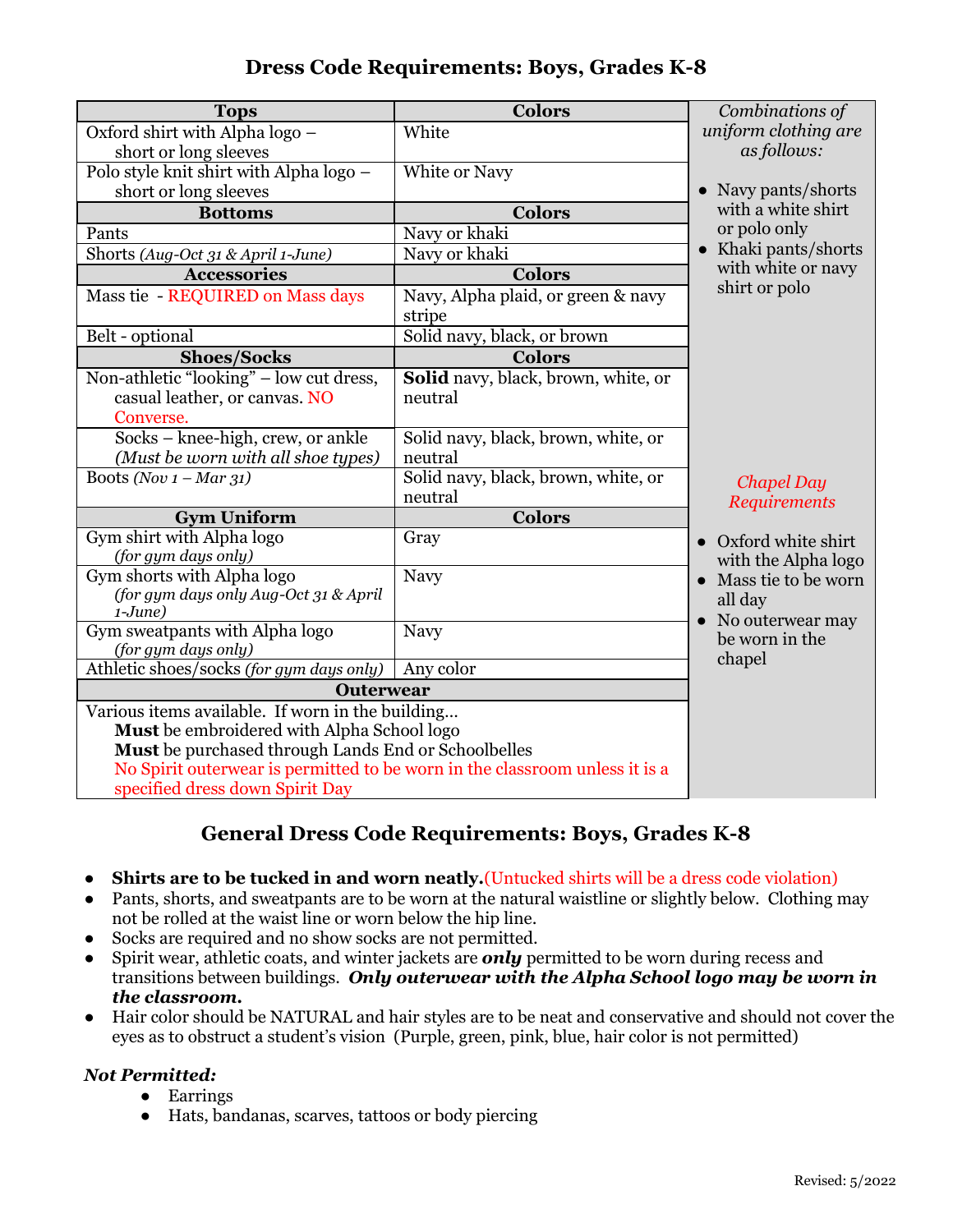| Dress Code Requirements: Girls, Grades K-3 |  |  |  |
|--------------------------------------------|--|--|--|
|--------------------------------------------|--|--|--|

| <b>Tops</b>                                                               | <b>Colors</b>               | Combinations of                          |
|---------------------------------------------------------------------------|-----------------------------|------------------------------------------|
| Blouse - short or long sleeves                                            | White                       | uniform clothing are as                  |
| Polo style knit shirt with Alpha logo - short                             | White or Navy               | follows:                                 |
| or long sleeves                                                           |                             |                                          |
| <b>Bottoms</b>                                                            | <b>Colors</b>               | • Plaid jumper with                      |
| Jumper (only sold at Schoolbelles)                                        | Navy or plaid               | white blouse, or                         |
| Pants                                                                     | Navy or khaki               | white or navy polo                       |
| Shorts (Aug-Oct 31 & April 1-June)                                        | Navy or khaki               | shirt                                    |
| Biker shorts (for under jumper)                                           | Solid navy or black         | • Navy jumper with a                     |
| <b>Accessories</b>                                                        | <b>Colors</b>               | white blouse or polo                     |
| Tights or Leggings                                                        | Solid navy, black, or white | only                                     |
| Mass tie - criss cross REQUIRED on Mass                                   | Navy                        | • Navy pants/shorts<br>with a white polo |
| days                                                                      |                             | only                                     |
| Belt - optional                                                           | Solid navy, black, or brown | Khaki pants/shorts                       |
| <b>Shoes/Socks</b>                                                        | <b>Colors</b>               | with white or navy                       |
| Non-athletic "looking" - low cut dress,                                   | Solid navy, black, brown,   | polo                                     |
| casual leather, or canvas. NO Converse.                                   | white, or neutral           |                                          |
| Socks - knee-high, crew, or ankle                                         | Solid navy, black, brown,   |                                          |
| (Must be worn with all shoe types)                                        | white, or neutral           |                                          |
| Boots (Nov $1 - Mar$ 31)                                                  | Solid navy, black, brown,   |                                          |
|                                                                           | white, or neutral           |                                          |
| <b>Gym Uniform</b>                                                        | <b>Colors</b>               | <b>Chapel Day</b>                        |
| Gym shirt with Alpha logo                                                 | Gray                        | <b>Requirements</b>                      |
| (for gym days only)                                                       |                             |                                          |
| Gym shorts with Alpha logo                                                | Navy                        | White shirt                              |
| (for gym days only Aug-Oct 31 & April 1-<br>June)                         |                             | Mass tie to be worn                      |
| Gym sweatpants with Alpha logo                                            | Navy                        | all day                                  |
| (for gym days only)                                                       |                             | No outerwear may be                      |
| Athletic shoes/socks (for gym days only)                                  | Any color                   | worn in the chapel                       |
| <b>Outerwear</b>                                                          |                             |                                          |
| Various items available. If worn in the building                          |                             |                                          |
| Must be embroidered with Alpha School logo                                |                             |                                          |
| Must be purchased through Lands End or Schoolbelles                       |                             |                                          |
| No Spirit outerwear is permitted to be worn in the classroom unless it is |                             |                                          |
| a specified dress down Spirit Day                                         |                             |                                          |

# **General Dress Code Requirements: Girls, Grades K-3**

- Blouses and shirts are to be tucked in and worn neatly.
- Pants, shorts, skirts, and sweatpants are to be worn at the natural waistline or slightly below. Clothing may not be rolled at the waist line or worn below the hip line.
- Shorts, skirts, and jumpers must be worn in a conservative fashion, not greater than 3" above the knee.
- Socks are required and no show socks/peds are not permitted.
- Spirit wear, athletic coats, and winter jackets are *only* permitted to be worn during recess and transitions between buildings. *Only outerwear with the Alpha School logo may be worn in the classroom.*
- Hair color should be NATURAL and hair style are to be neat and conservative and should not cover the eyes as to obstruct the student's vision (Purple, green, pink, blue, hair color is not permitted)
- Simple hair accessories are permitted. (No cat ears, unicorn horns, etc.)
- Girls are permitted to wear nail polish and small earrings in a conservative manner.

#### *Not Permitted:*

- Large or dangling earrings or excessive amount of jewelry or makeup
- Hats, bandanas, scarves, tattoos and body piercing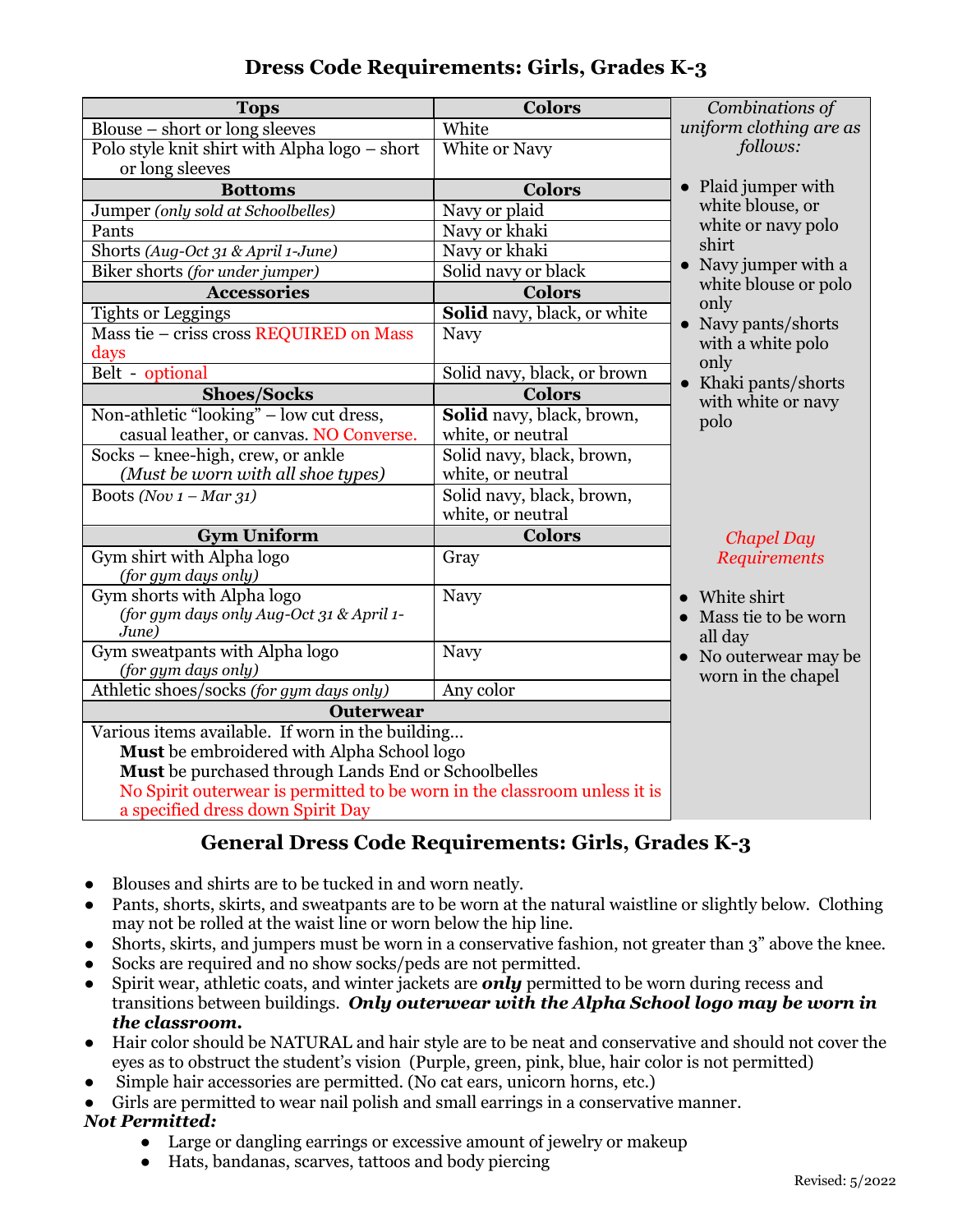# **Dress Code Requirements: Girls, Grades 4-8**

| Combinations of         |
|-------------------------|
| uniform clothing are as |
| follows:                |
|                         |
| Plaid skirt with white  |
| blouse, or white or     |
| navy polo shirt         |
|                         |
| pants/shorts/skirt      |
| with a white polo       |
|                         |
| • Khaki pants/shorts    |
| with white or navy      |
|                         |
|                         |
|                         |
|                         |
|                         |
|                         |
|                         |
|                         |
|                         |
|                         |
| <b>Chapel Day</b>       |
| Requirements            |
|                         |
| • White shirt           |
| • Mass tie to be worn   |
|                         |
| • No outerwear may be   |
| worn in the chapel      |
|                         |
|                         |
|                         |
|                         |
|                         |

# **General Dress Code Requirements: Girls, Grades 4-8**

- Blouses and shirts are to be tucked in and worn neatly.
- Pants, shorts, skirts, and sweatpants are to be worn at the natural waistline or slightly below. Clothing may not be rolled at the waist line or worn below the hip line.
- Shorts, skirts, and jumpers must be worn in a conservative fashion, not more than 3 in. above the knee.
- Socks are required and no show socks/peds are not permitted.
- Spirit wear, athletic coats, and winter jackets are *only* permitted to be worn during recess and transitions between buildings. *Only outerwear with the Alpha School logo may be worn in the classroom.*
- Hair color should be NATURAL and hair styles are to be neat and conservative and should not cover the eyes as to obstruct the student's vision (Purple, green, pink, blue, hair color is not permitted)
- Simple hair accessories are permitted. (No cat ears, unicorn horns, etc.)
- Girls are permitted to wear nail polish and small earrings in a conservative manner.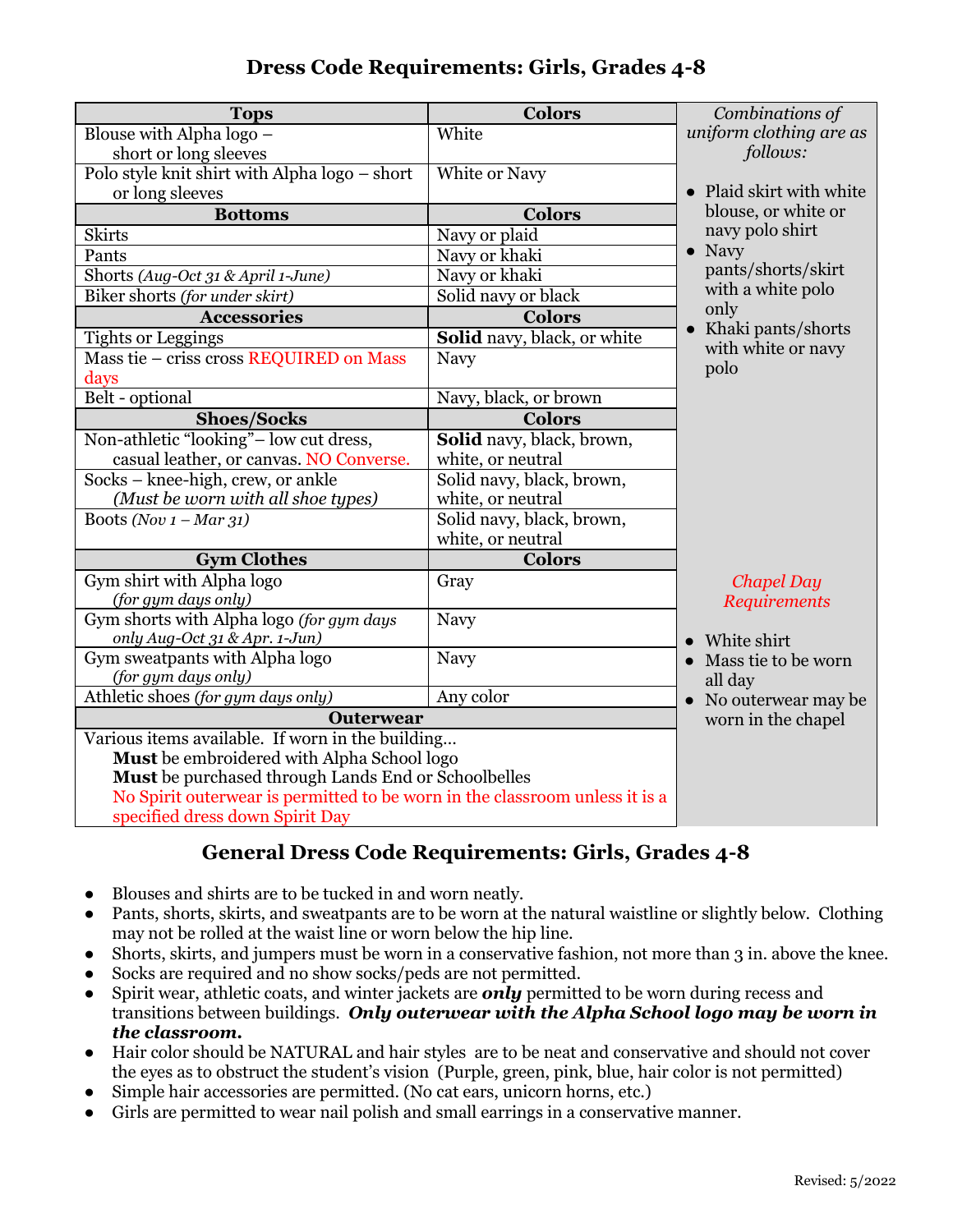#### *Not Permitted:*

- Large or dangling earrings or excessive amount of jewelry or makeup
- Hats, bandanas, scarves, tattoos and body piercing

#### **Non-Uniform Days/Dress Down Days**

Alpha has several dress down days throughout the school year (i.e., holiday celebrations, spirit days, and Wacky Wednesdays). Non-uniform day attire must reflect the theme of the event/follow the spirit of the dress code or students may choose to wear their uniform. On these days, students are permitted to wear jeans, sweat pants, or track pants. Athletic shoes are permitted on non-uniform/dress down days. Students are NOT permitted to wear sandals, flip-flops, slip ons, crocs, high heels, etc for safety reasons. Students are also not permitted to wear short shorts, tanks tops, spaghetti straps, clothes with offensive logos, jeans or shirts with holes, lounge pants, PJ pants, etc. If tight fitting pants, yoga pants, leggings are worn, they must be accompanied by a long top/shirt that covers the buttocks.

#### **Uniform Violations**

Uniform violations will be taken very seriously and begin with a verbal reminder to adhere to the dress code policy.

Dress code violations include not wearing your tie all day on Mass days, shirts being untucked, wearing shoes without socks, etc.

Clothes from the Eagle's Nest will be used to correct dress code infractions immediately when possible –i.e. short skirts will be replaced with a more appropriate length skirt.

If a student "forgets" to wear his/her tie on Friday, the student will be required to wear a tie everyday for a week (excluding gym days).

For other dress code violations that are more difficult to correct immediately – shoes, hair color, etc, parents will be notified and asked to rectify the situation.

Homeroom teachers will complete a dress code check on each student upon arrival as well as classroom teachers throughout the school day and document any dress code violations.

Continued and/or flagrant disregard of the dress code may result in in-school suspension until the dress code is adhered to or a plan is developed.